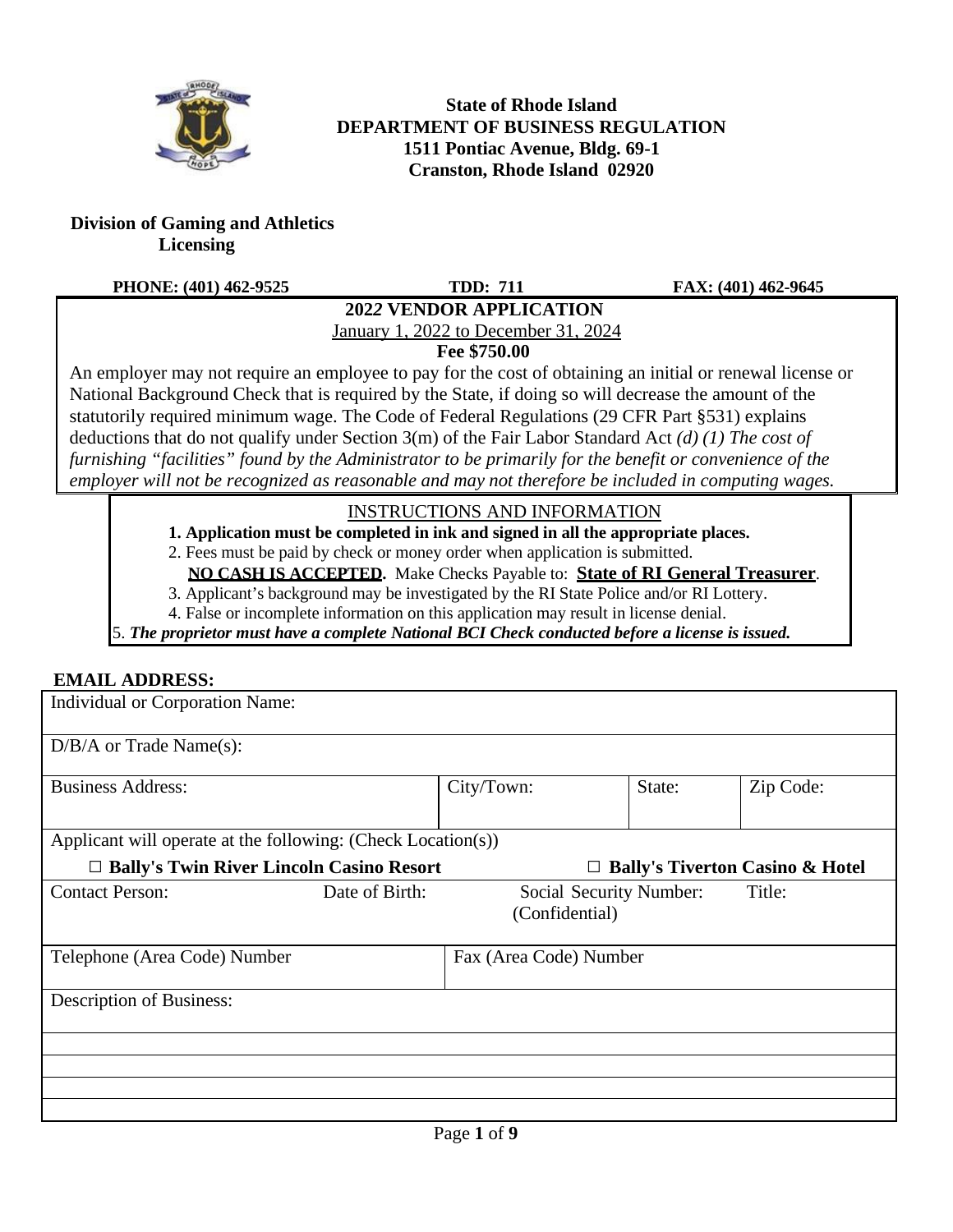| $\rightarrow$ *Submit a copy of the most recently prepared statement and auditor's report. If the company does not |
|--------------------------------------------------------------------------------------------------------------------|
| have financial statements audited, submit a copy of the most recent unaudited financial statement.                 |

**Specify what year:**

Please submit a copy of any Certificate of Incorporation, charter, by-laws, partnership agreement, trust agreement or other basic documentation of the business, if any. Specify:

Is Corporation closely held? If yes, list principal stockholders. Is Stock publicly traded? If stock publicly traded please indicate on what exchange and under what symbol.

Please provide either the Federal Identification Number (FIN) of the company or the Social Security number of the owner:

→\***If the company has entered into any written or unwritten agreements with the facility, please attach the agreement/contract and specify the duration of the beginning and ending dates of the agreement.**

Beginning Date: Ending Date:

Are there any other agreements, written or unwritten, with any contractors, subcontractors, etc? YES  $\Box$  NO  $\Box$ If yes, identify the contractor, subcontractor, etc. and the nature of the agreement between the companies.

Is the company regulated by any other public agency in this state or any other jurisdiction? YES  $\Box$  NO If yes, identify the agency, its location and how it regulates your company (control of rates, required periodic reporting, etc).

During the last five years has the company had any license or certificate denied, suspended or revoked by any governmental or state agency in R.I. or in any other jurisdiction? YES  $\Box$  NO  $\Box$  If yes, complete the following:

| Type of License<br>or Certificate | Name/Location of<br>Governmental Agency | <b>Action Taken</b> | Date | Reason |
|-----------------------------------|-----------------------------------------|---------------------|------|--------|
|                                   |                                         |                     |      |        |
|                                   |                                         |                     |      |        |
|                                   |                                         |                     |      |        |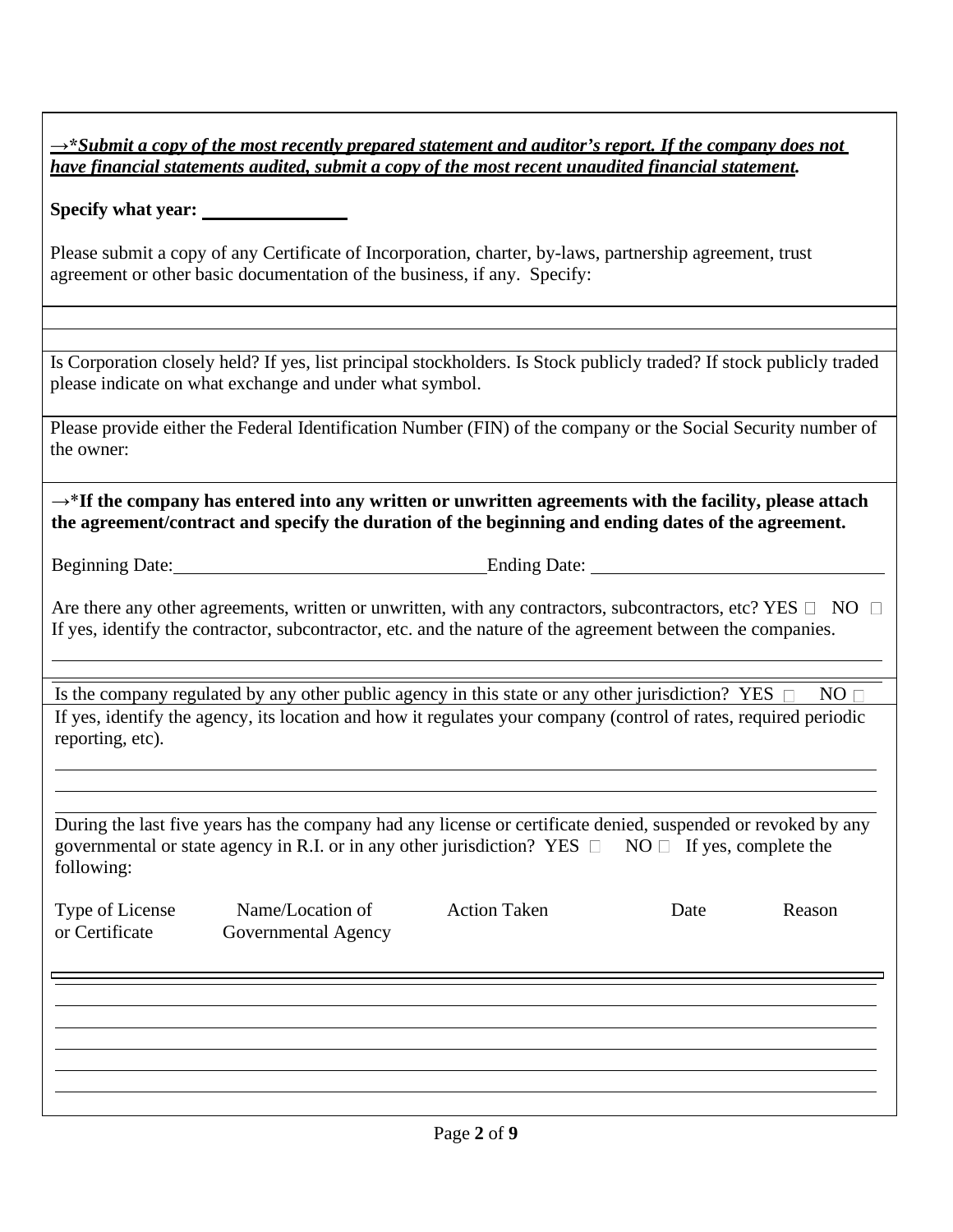Has the company filed for relief under any provision of the Federal Bankruptcy Act or under any state insolvency law in the last five-years? YES  $\square$  NO  $\square$ 

If yes, complete the following:

| <b>Court Name/Location</b> | Name of Case | <b>Relief Sought</b> | Date Filed |
|----------------------------|--------------|----------------------|------------|
|                            |              |                      |            |
|                            |              |                      |            |
|                            |              |                      |            |
|                            |              |                      |            |
|                            |              |                      |            |
|                            |              |                      |            |
|                            |              |                      |            |
|                            |              |                      |            |
|                            |              |                      |            |
|                            |              |                      |            |
|                            |              |                      |            |
|                            |              |                      |            |

Has any receiver, fiscal agent, trustee, reorganization trustee or similar officer been appointed in the last five years by a court for the business or property of the company? YES  $\Box$  NO  $\Box$ If yes, complete the following:

| Name of Person Appointed | Date Appointed | Court | Reason |
|--------------------------|----------------|-------|--------|
|                          |                |       |        |
|                          |                |       |        |
|                          |                |       |        |
|                          |                |       |        |
|                          |                |       |        |
|                          |                |       |        |
|                          |                |       |        |
|                          |                |       |        |
|                          |                |       |        |
|                          |                |       |        |
|                          |                |       |        |
|                          |                |       |        |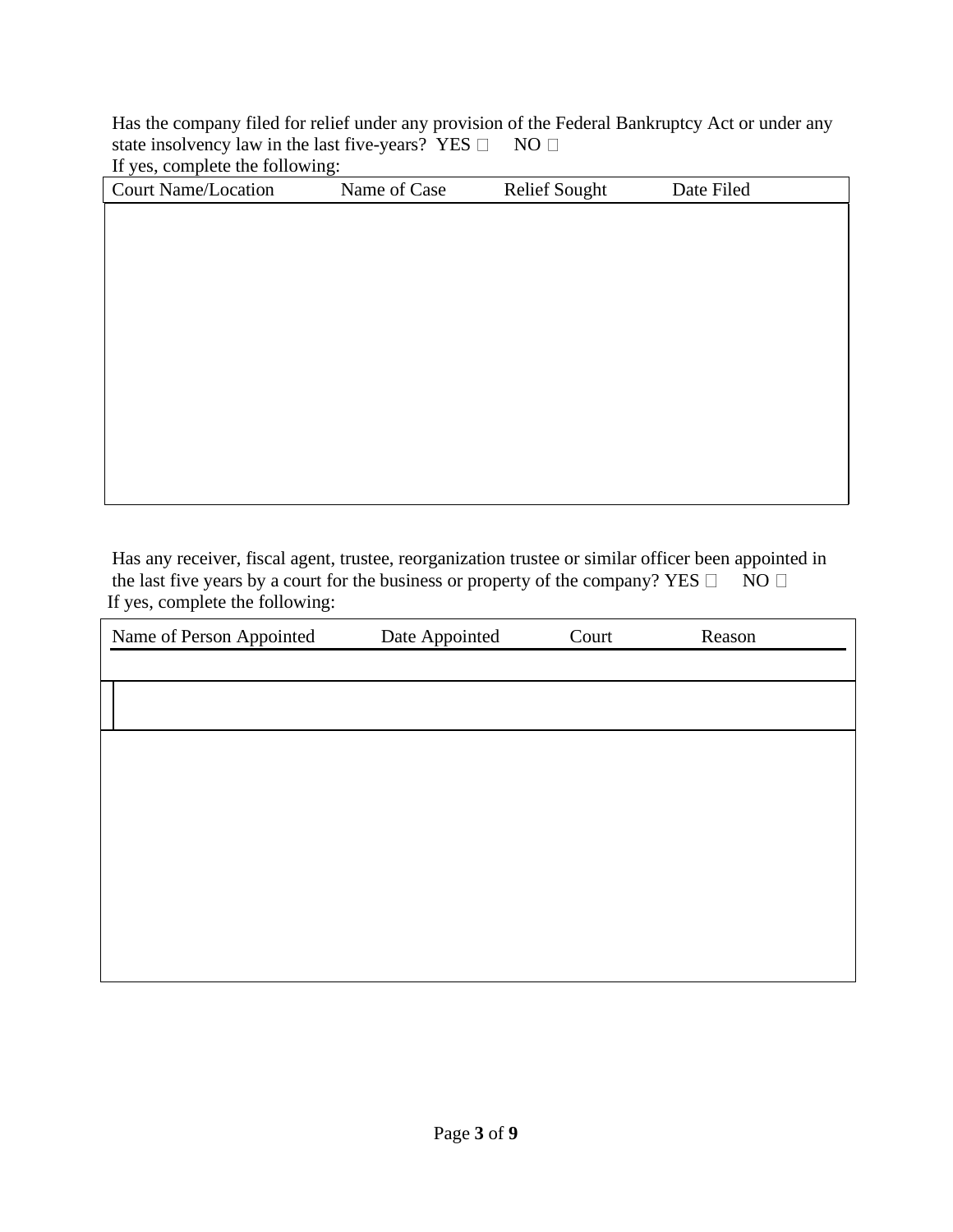Has the company been indicted, charged with or convicted of a criminal offense or been a party to or named as an unindicted co-conspirator in any criminal proceeding in this state or any other jurisdiction? YES  $\Box$  NO  $\Box$  If yes, complete the following:

| Nature of Case | Name/Address of Court | <b>Result of Case</b> | <b>Conviction Date</b> |
|----------------|-----------------------|-----------------------|------------------------|
|                |                       |                       |                        |
|                |                       |                       |                        |
|                |                       |                       |                        |
|                |                       |                       |                        |
|                |                       |                       |                        |
|                |                       |                       |                        |
|                |                       |                       |                        |
|                |                       |                       |                        |
|                |                       |                       |                        |

#### → \***If you are the sole proprietor or a partner of this company, a National Criminal Background Check Investigation (BCI) is required.**

**RI State Police (BCI)**

- Located at the Gaming Facilities State Offices. Please see dates and times on the Department of Business Regulation's website at: [www.dbr.ri.gov.](http://www.dbr.ri.gov/)
- \$36.00 Check or Money Order (Only) payable to: "The State of Rhode Island".
- Applicant must bring positive ID
- OUT-OF STATE employees- please mail two (2) FBI fingerprint cards along with a \$36.00 Check or Money Order payable to "State of Rhode Island" to:

Department of Business Regulation Division of Gaming and Athletics Licensing Attn: Christina Tobiasz John O. Pastore Center 1511 Pontiac Avenue, Bldg. 69-1 Cranston, Rhode Island 02920

OR

#### **Rhode Island Department of Attorney General (BCI) (401) 274-4400**

- Check, Money Order or Credit/Debit Card (Only) payable to: "B.C.I." in the amount of \$35.00
- Monday–Friday 8:30am-4:30pm
- Applicant must bring positive ID
- FBI results of the Live Scan will be forwarded to the Lottery Security Office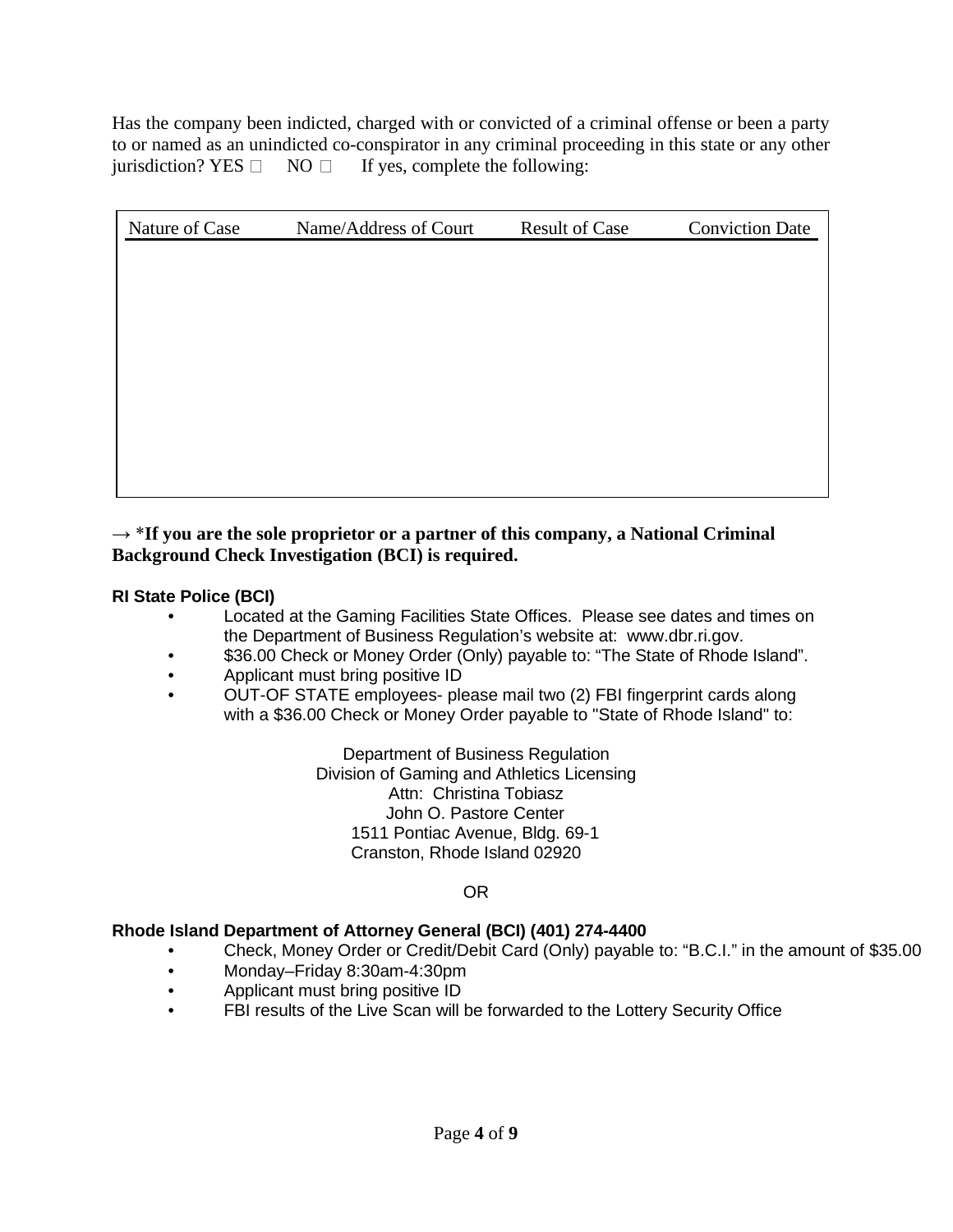Please indicate all-natural persons or entities in your company that correspond to the items below:

- 1. All persons who have signed or will sign any agreement with the facility or its agents.
- 2. All immediate supervisors or persons responsible for or in charge of the office of the company.
- 3. All officers of the company.
- 4. Any trustee of the company.
- 5. All partners; general, limited or otherwise.
- 6. The sole proprietor if the company is a sole proprietorship.
- 7. Each natural person or business entity that directly holds any beneficial or ownership interest of five percent or more of the enterprise.
- 8. All Board of Directors/members of the company.

| Name | Date of<br>Birth | Social<br>Security# | Home Address | Title, Position<br>or Association | $\%$ of<br>Ownership |
|------|------------------|---------------------|--------------|-----------------------------------|----------------------|
|      |                  |                     |              |                                   |                      |
|      |                  |                     |              |                                   |                      |
|      |                  |                     |              |                                   |                      |
|      |                  |                     |              |                                   |                      |
|      |                  |                     |              |                                   |                      |
|      |                  |                     |              |                                   |                      |
|      |                  |                     |              |                                   |                      |
|      |                  |                     |              |                                   |                      |
|      |                  |                     |              |                                   |                      |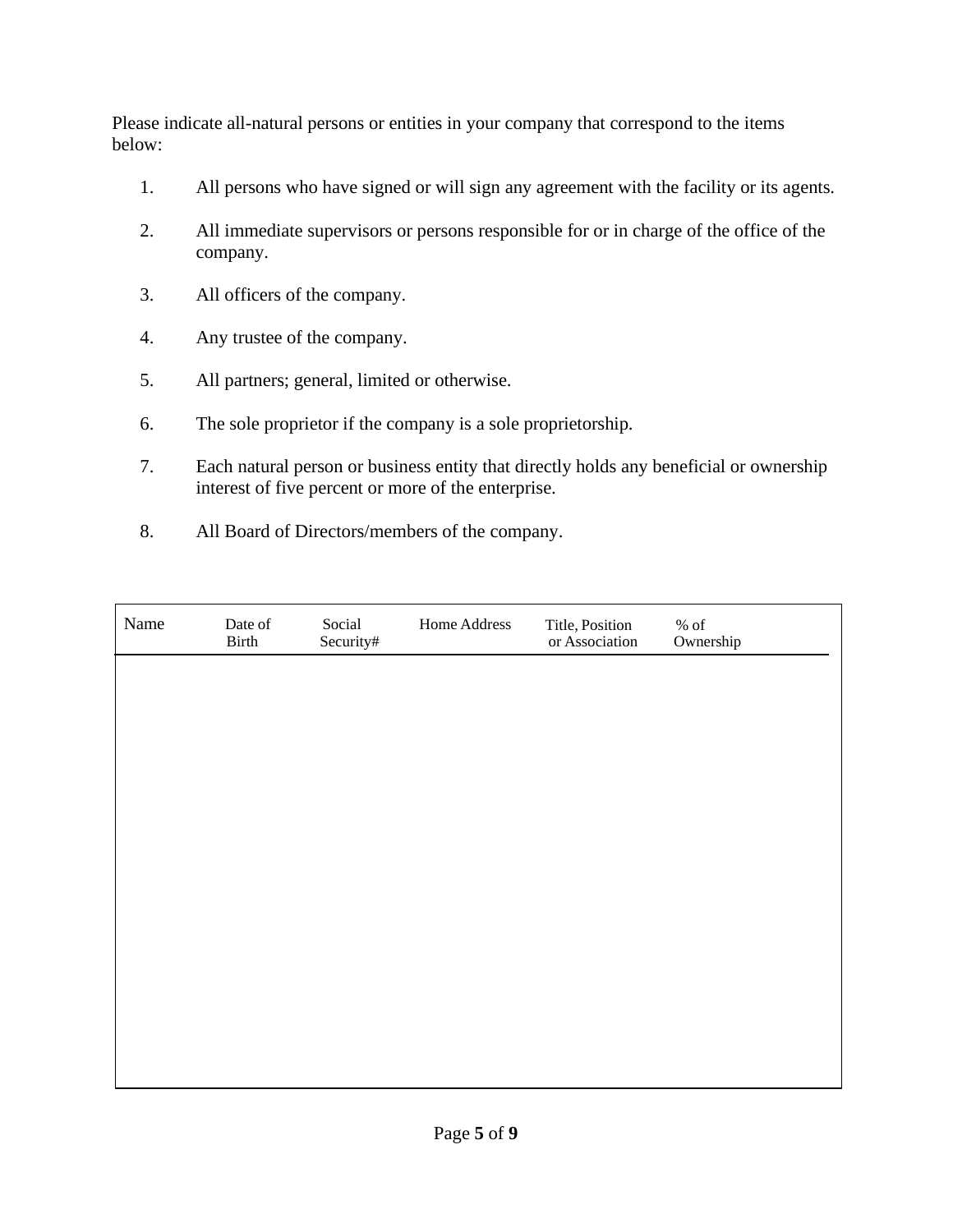The following Affidavit and Release must be completed by one of the following individuals attesting to the truth of the application and authorizing release of requested information:

- 1. Corporation President or any officer authorized to affirm
- 2. Partnership Each of the partners, or if a limited partnership then by the general partners.
- 3. Other business, organization, or association The President or any officer authorized to affirm.
- 4. Sole Proprietorship The natural person who is the sole proprietor.

| <b>FOR OFFICE USE ONLY</b>                                                                                                                                                                                                     |                                                                                                               |  |  |
|--------------------------------------------------------------------------------------------------------------------------------------------------------------------------------------------------------------------------------|---------------------------------------------------------------------------------------------------------------|--|--|
| Credential Number: New York Street, New York Street, New York Street, New York Street, New York Street, New York Street, New York Street, New York Street, New York Street, New York Street, New York Street, New York Street, |                                                                                                               |  |  |
| Date Submitted: <b>Example 2014</b>                                                                                                                                                                                            | Fee: 2008 2009 2012 2013 2014 2015 2016 2017 2018 2019 2017 2018 2019 2019 2019 2017 2018 2019 2019 2019 2019 |  |  |
| Check/Money Order: Network and Check/Money Order:                                                                                                                                                                              |                                                                                                               |  |  |
| Approved DBR Signature: Approved DBR Signature:                                                                                                                                                                                | <b>Approved Date:</b>                                                                                         |  |  |
| Entered by: _ __________________________                                                                                                                                                                                       | Date Entered: New York 1999                                                                                   |  |  |

**ADDITIONAL SPACE:**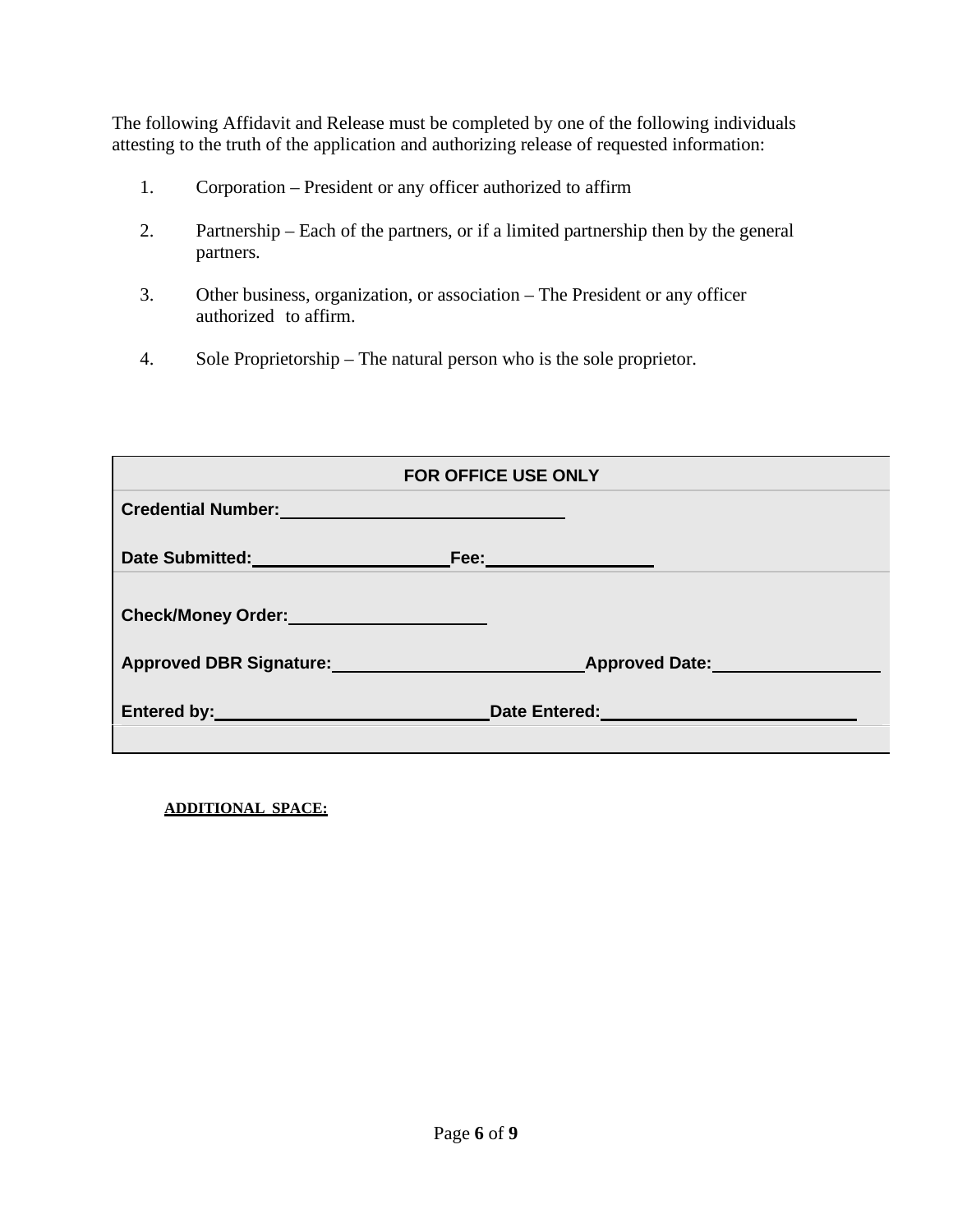# **AFFIDAVIT**

| COUNTY OF THE COUNTY OF                                                           |                             |  |
|-----------------------------------------------------------------------------------|-----------------------------|--|
|                                                                                   |                             |  |
| that I am aware that the Division of Gaming and Athletics Licensing               |                             |  |
| may deny a license to any applicant which supplied information to the Division of |                             |  |
| Gaming and Athletics Licensing which is untrue or misleading as to a              |                             |  |
| material fact pertaining to the qualification criteria.                           |                             |  |
| Further I, hereby swear (or<br>(Name)                                             |                             |  |
| affirm) that the foregoing statements made by me on behalf of                     | (Name of Business)          |  |
| are true. I am aware that if any of the                                           |                             |  |
| foregoing statements made by me are willfully false, I am subject to punishment.  |                             |  |
|                                                                                   |                             |  |
|                                                                                   | (Signature)                 |  |
|                                                                                   | (Type, Stamp or Print Name) |  |
|                                                                                   | (Title or Position)         |  |
| Subscribed and sworn to:                                                          |                             |  |
|                                                                                   |                             |  |
| Notary: Notary:                                                                   |                             |  |
| My Commission Expires: No. 2014 19:30 No. 2014                                    |                             |  |
| Affix Seal                                                                        |                             |  |

÷.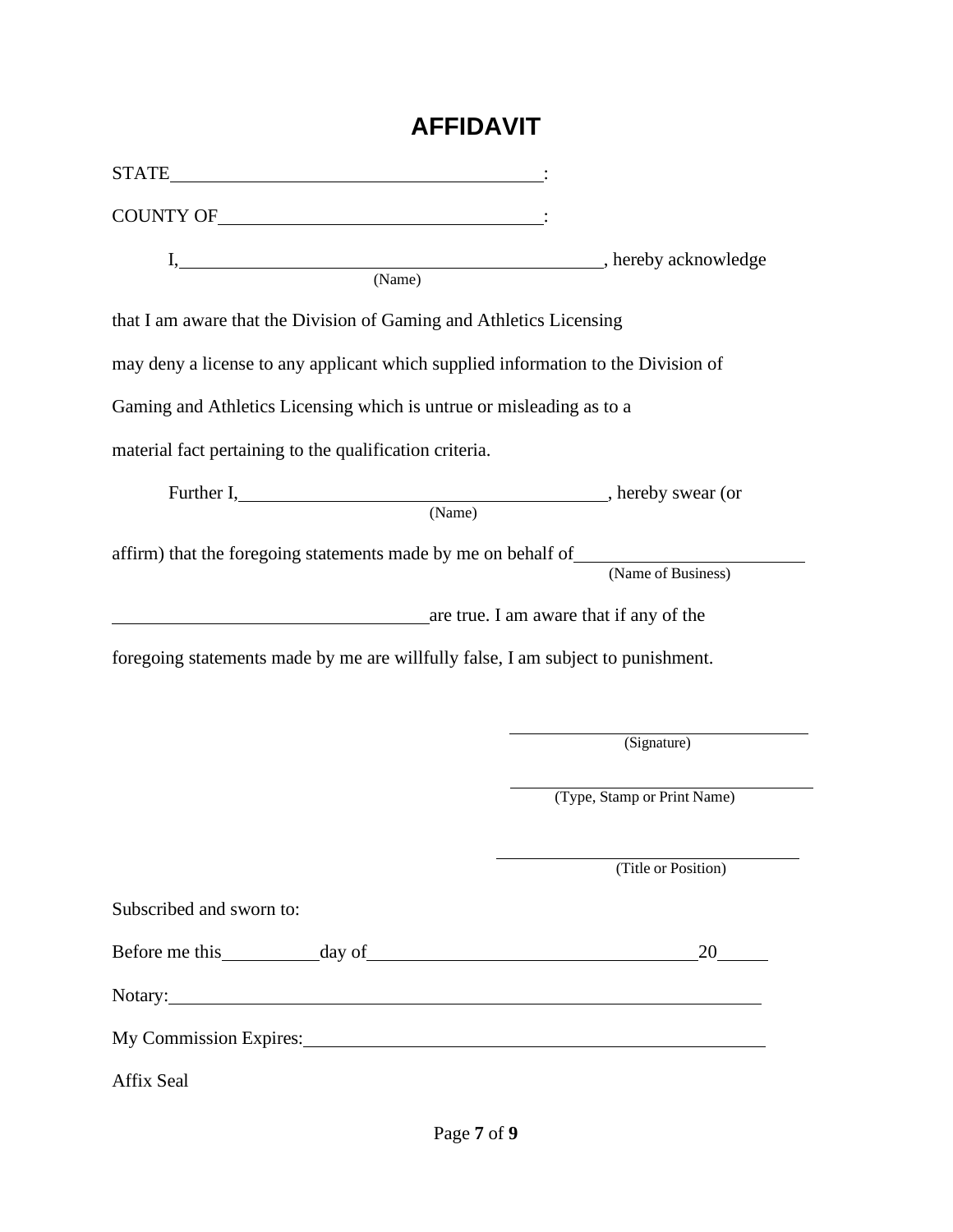# **RELEASEAUTHORIZATION**

To All Courts, Probation Departments, Employers, Banks, and other financial institutions and All Governmental Agencies – Federal, State and Local, without exception, both foreign and domestic: On Behalf of

Name of Company

I, have

(Name of President, Officer, Partner or Sole Proprietor)

authorized the Rhode Island Department of Business Regulation, Division of Gaming and Athletics Licensing, the Rhode Island Division of Lotteries, and/or the Rhode Island State Police to conduct a full investigation into background and activities of the company named above.

Therefore, you are hereby authorized to release any and all information pertaining to me, documentary or otherwise, as requested by any employee or agent of the Division of Gaming and Athletics Licensing ("Division"), provided that he or she certifies to you that said company has an application pending before the Division or that said company is presently a licensee, required to be qualified under the provision of Rhode Island General Laws § 41-4-*1 et seq*.:

This authorization shall supersede and countermand any prior request or authorization to the contrary.

A photostatic copy of this authorization will be considered as effective and valid as the original.

DATED: (Legal Signature)

Signature of Applicant

Subscribed and sworn to before me this day of

 $, 20$   $.$ 

Notary Public State